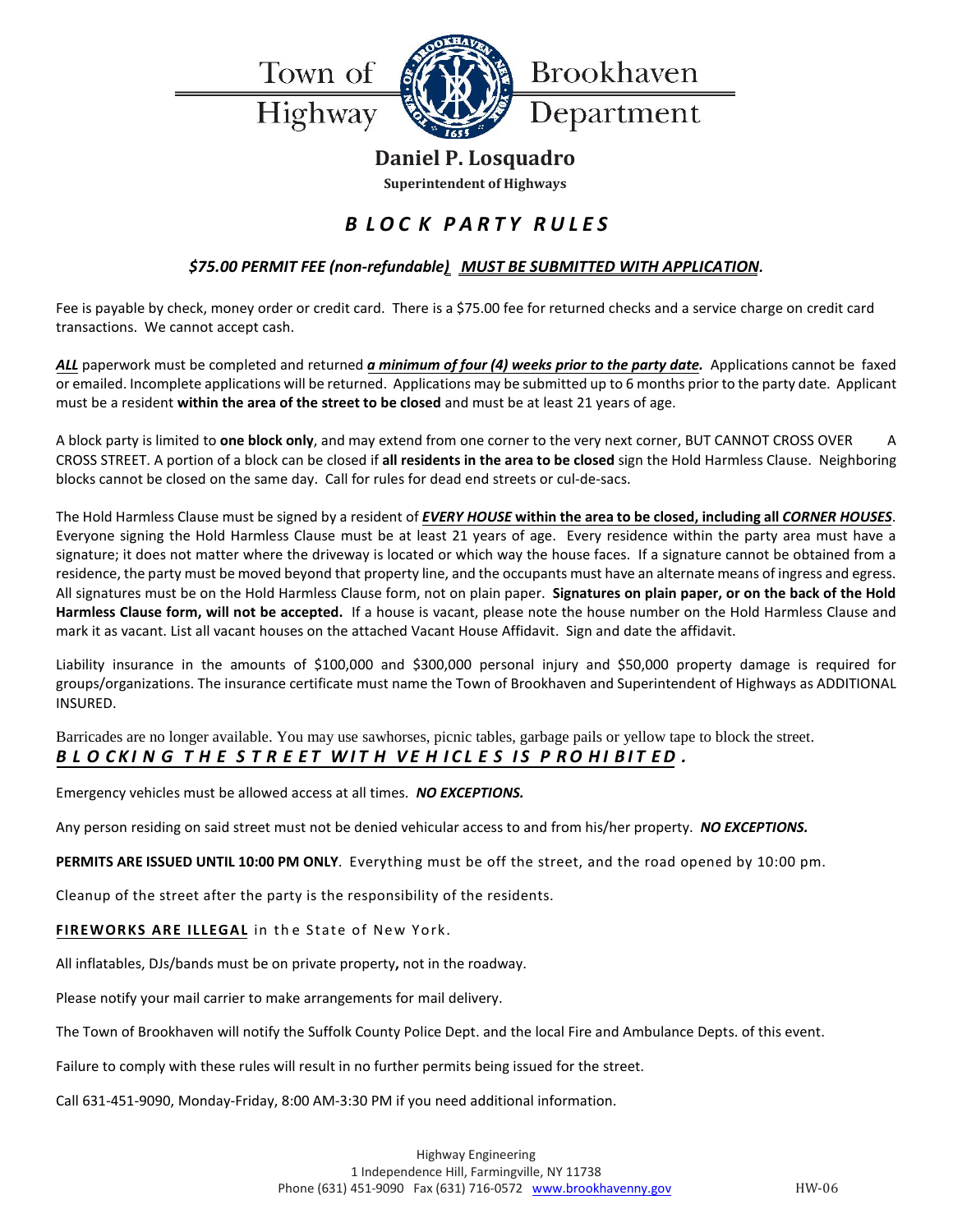Town of

Highway



### **Daniel P. Losquadro**

**Superintendent of Highways**

## **APPLICATION FOR BLOCK PARTY PERMIT**

**Applicant must be a resident of the block being closed. In the event only a portion of a block is to be closed, applicant must live in the area being closed. All applicants must be at least 21 years of age.** 

## **\$75.00 PERMIT FEE (NON-REFUNDABLE) MUST BE SUBMITTED WITH APPLICATION**

**We accept checks, money orders and credit cards. There is a \$75.00 fee for returned checks and a service fee on credit card transactions. We cannot accept cash.**

#### **COMPLETED APPLICATION MUST BE SUBMITTED AT LEAST FOUR (4) WEEKS PRIOR TO PARTY DATE**

#### **INCOMPLETE APPLICATIONS WILL BE RETURNED**

|                           |                                                                                  |                       | TELEPHONE: ____________________                                                                                       |
|---------------------------|----------------------------------------------------------------------------------|-----------------------|-----------------------------------------------------------------------------------------------------------------------|
|                           |                                                                                  |                       |                                                                                                                       |
|                           |                                                                                  |                       |                                                                                                                       |
|                           |                                                                                  |                       | RAIN DATE: __________________________________                                                                         |
|                           |                                                                                  |                       | STARTING TIME: ENDING TIME: Everything must be off the street and the road opened by 10:00 PM                         |
| STREET TO BE CLOSED:      |                                                                                  |                       |                                                                                                                       |
|                           | BEGINNING AT (include cross street or house #): ________________________________ |                       |                                                                                                                       |
|                           |                                                                                  |                       |                                                                                                                       |
| THE HOLD HARMLESS CLAUSE? |                                                                                  | <b>YES Example 20</b> | HAVE ALL OF THE RESIDENTS WITHIN THE BLOCK PARTY AREA AGREED TO CLOSE THE STREET AND SIGNED<br>$NO$ <sub>______</sub> |
|                           | HAS THIS LOCATION HAD A PREVIOUS BLOCK PARTY?                                    | <b>YES</b>            |                                                                                                                       |
|                           |                                                                                  |                       |                                                                                                                       |

*I certify that the information as stated is true and accurate. I also certify that I have received a copy of the Block Party Rules and Regulations with this application and agree to comply with them. Failure to comply with these rules and regulations may result in denial of future applications.*

Signature of Applicant **Example 20** Signature of Applicant

#### **COMPLETED FORM CANNOT BE FAXED OR EMAILED**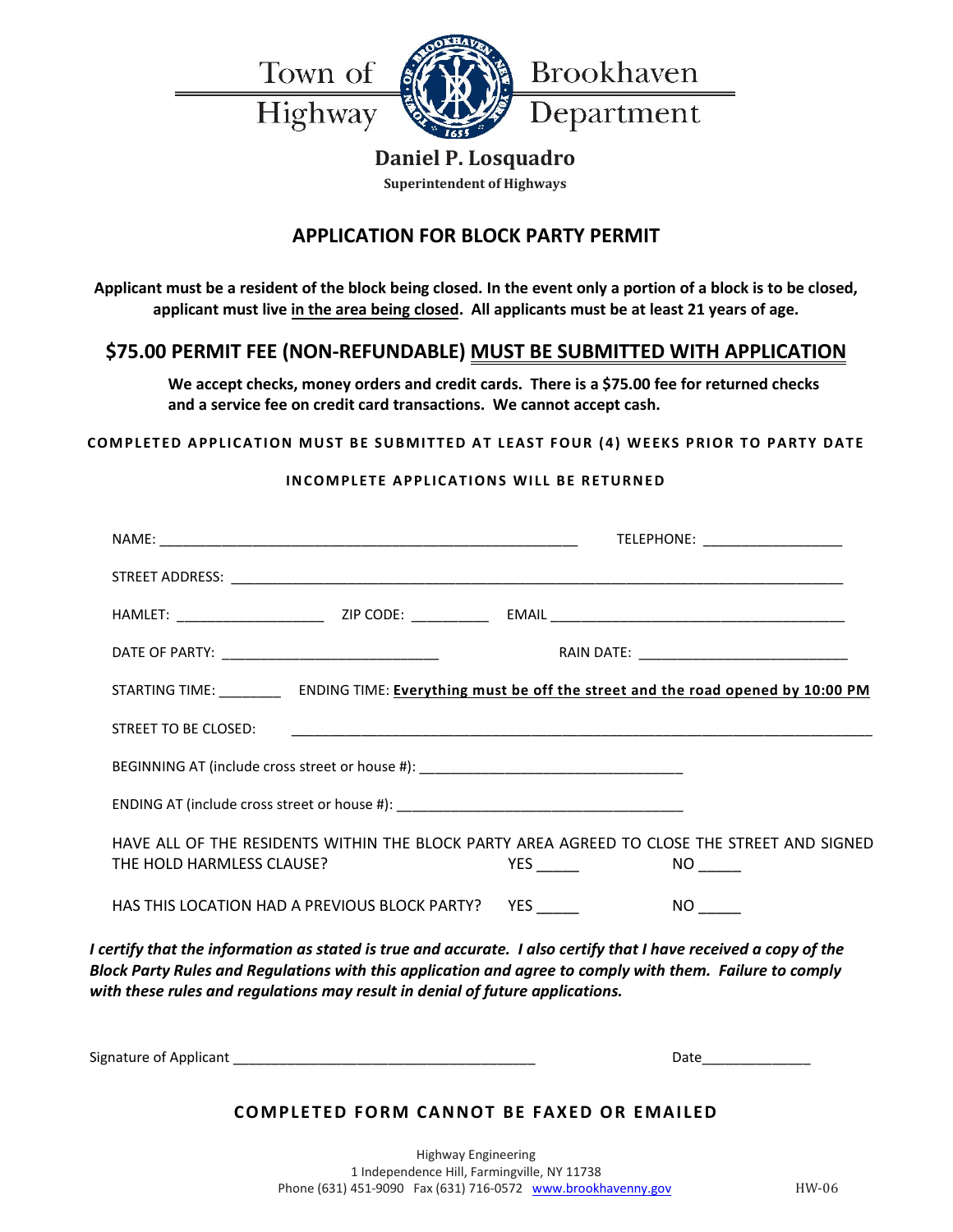

Highway



## **Daniel P. Losquadro**

**Superintendent of Highways**

# **HOLD HARMLESS CLAUSE**

#### **MUST BE 21 YEARS OF AGE OR OLDER TO SIGN THIS FORM**

**THE UNDERSIGNED AGREE TO INDEMNIFY, DEFEND AND HOLD THE TOWN OF BROOKHAVEN HARMLESS FROM ANY LIABILITY WHICH MAY ARISE BY REASON OF ANY INJURY OR DAMAGE TO PERSON(S) OR PROPERTY RESULTING FROM THE USE OF SAID TOWN ROAD FOR PURPOSES OF A BLOCK PARTY OR FROM EXECUTION OF THIS AGREEMENT.**

PARTY LOCATION**:** \_\_\_\_\_\_\_\_\_\_\_\_\_\_\_\_\_\_\_\_\_\_\_\_\_\_\_\_\_\_\_\_\_\_\_\_\_ PARTY DATE: \_\_\_\_\_\_\_\_\_ RAIN DATE**:** \_\_\_\_\_\_\_\_\_\_

Street Name and Hamlet

*DO NOT WRITE ON THE BACK OF THIS FORM. USE ADDITIONAL FORM IF NEEDED.*

| <b>PRINT NAME</b> | <b>SIGNATURE</b> | <b>ADDRESS</b> | <b>PHONE #:</b><br>(REQUIRED) |
|-------------------|------------------|----------------|-------------------------------|
|                   |                  |                |                               |
|                   |                  |                |                               |
|                   |                  |                |                               |
|                   |                  |                |                               |
|                   |                  |                |                               |
|                   |                  |                |                               |
|                   |                  |                |                               |
|                   |                  |                |                               |
|                   |                  |                |                               |
|                   |                  |                |                               |
|                   |                  |                |                               |
|                   |                  |                |                               |
|                   |                  |                |                               |
|                   |                  |                |                               |
|                   |                  |                |                               |
|                   |                  |                |                               |
|                   |                  |                |                               |
|                   |                  |                |                               |
|                   |                  |                |                               |
|                   |                  |                |                               |
|                   |                  |                |                               |
|                   |                  |                |                               |
|                   |                  |                |                               |
|                   |                  |                |                               |
|                   |                  |                |                               |
|                   |                  |                |                               |
|                   |                  |                |                               |
|                   |                  |                |                               |